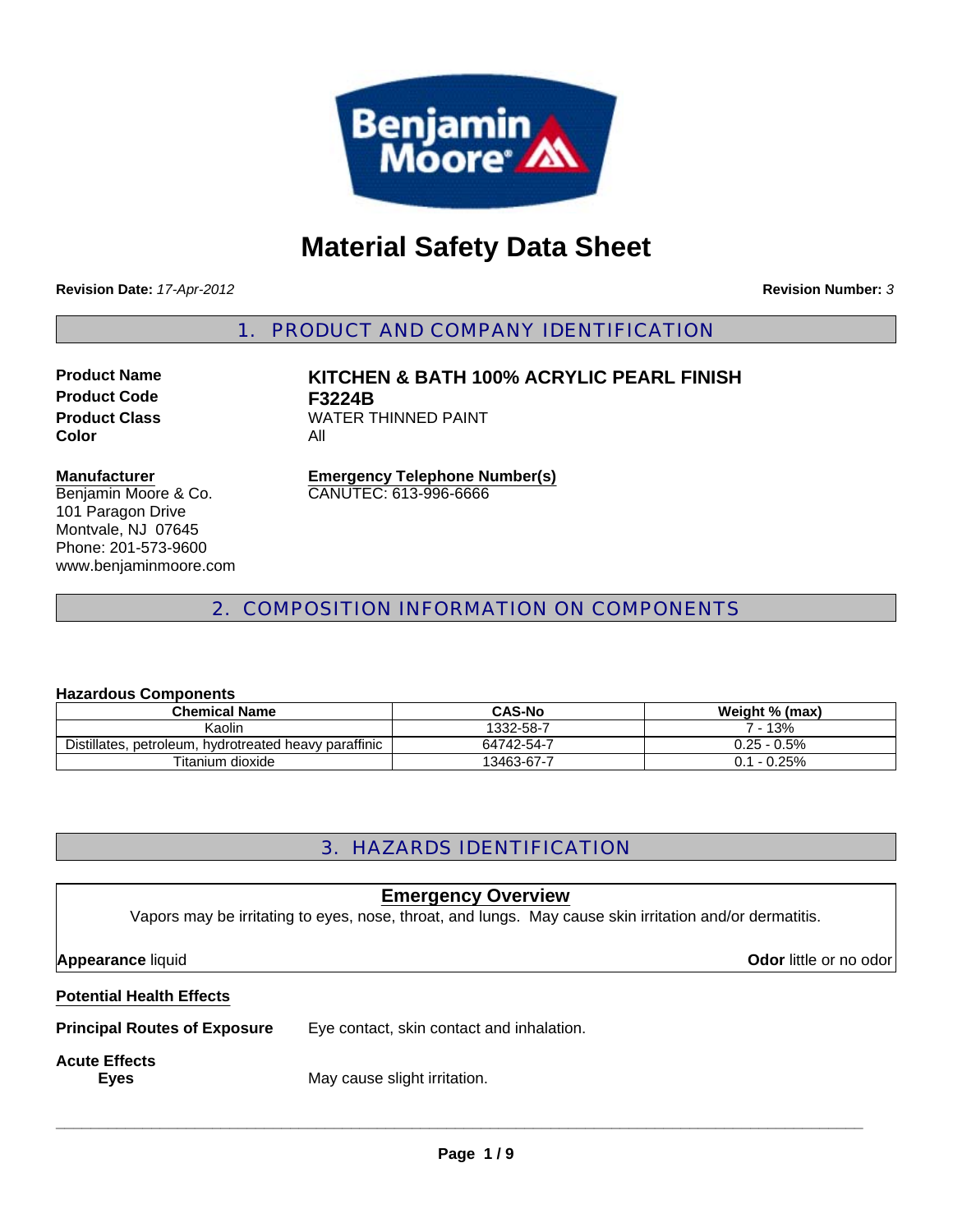| <b>Skin</b><br><b>Inhalation</b><br>Ingestion |                                                          | Substance may cause slight skin irritation.<br>May cause irritation of respiratory tract.<br>Ingestion may cause gastrointestinal irritation, nausea, vomiting and diarrhea. |                      |          |  |
|-----------------------------------------------|----------------------------------------------------------|------------------------------------------------------------------------------------------------------------------------------------------------------------------------------|----------------------|----------|--|
| <b>Chronic Effects</b>                        |                                                          | Repeated contact may cause allergic reactions in very susceptible persons.                                                                                                   |                      |          |  |
|                                               | See Section 11 for additional Toxicological information. |                                                                                                                                                                              |                      |          |  |
|                                               | <b>Aggravated Medical Conditions</b>                     | None known                                                                                                                                                                   |                      |          |  |
| <b>HMIS</b>                                   | Health: 1*                                               | <b>Flammability: 0</b>                                                                                                                                                       | <b>Reactivity: 0</b> | $PPE: -$ |  |
| <b>HMIS Legend</b><br>0 - Minimal Hazard      |                                                          |                                                                                                                                                                              |                      |          |  |

 $\Box$ 

#### 1 - Slight Hazard

- 2 Moderate Hazard
- 3 Serious Hazard
- 4 Severe Hazard
- \* Chronic Hazard

X - Consult your supervisor or S.O.P. for "Special" handling instructions.

*Note: The PPE rating has intentionally been left blank. Choose appropriate PPE that will protect employees from the hazards the material will present under the actual normal conditions of use.*

*Caution: HMIS® ratings are based on a 0-4 rating scale, with 0 representing minimal hazards or risks, and 4 representing significant hazards or risks. Although HMIS® ratings are not required on MSDSs under 29 CFR 1910.1200, the preparer, has choosen to provide them. HMIS® ratings are to be used only in conjunction with a fully implemented HMIS® program by workers who have received appropriate HMIS® training. HMIS® is a registered trade and service mark of the NPCA. HMIS® materials may be purchased exclusively from J. J. Keller (800) 327-6868.*

#### 4. FIRST AID MEASURES

| <b>General Advice</b>     | No hazards which require special first aid measures.                                               |  |  |
|---------------------------|----------------------------------------------------------------------------------------------------|--|--|
| <b>Eye Contact</b>        | Rinse thoroughly with plenty of water for at least 15 minutes and consult a physician.             |  |  |
| <b>Skin Contact</b>       | Wash off immediately with soap and plenty of water removing all contaminated<br>clothes and shoes. |  |  |
| <b>Inhalation</b>         | Move to fresh air. If symptoms persist, call a physician.                                          |  |  |
| Ingestion                 | Clean mouth with water and afterwards drink plenty of water. Consult a physician if<br>necessary.  |  |  |
| <b>Notes To Physician</b> | Treat symptomatically                                                                              |  |  |

#### 5. FIRE-FIGHTING MEASURES

| <b>Suitable Extinguishing Media</b>                                                                                  | Use extinguishing measures that are appropriate to local<br>circumstances and the surrounding environment. |
|----------------------------------------------------------------------------------------------------------------------|------------------------------------------------------------------------------------------------------------|
| <b>Protective Equipment And Precautions For Firefighters</b> As in any fire, wear self-contained breathing apparatus | pressure-demand, MSHA/NIOSH (approved or equivalent)<br>and full protective gear.                          |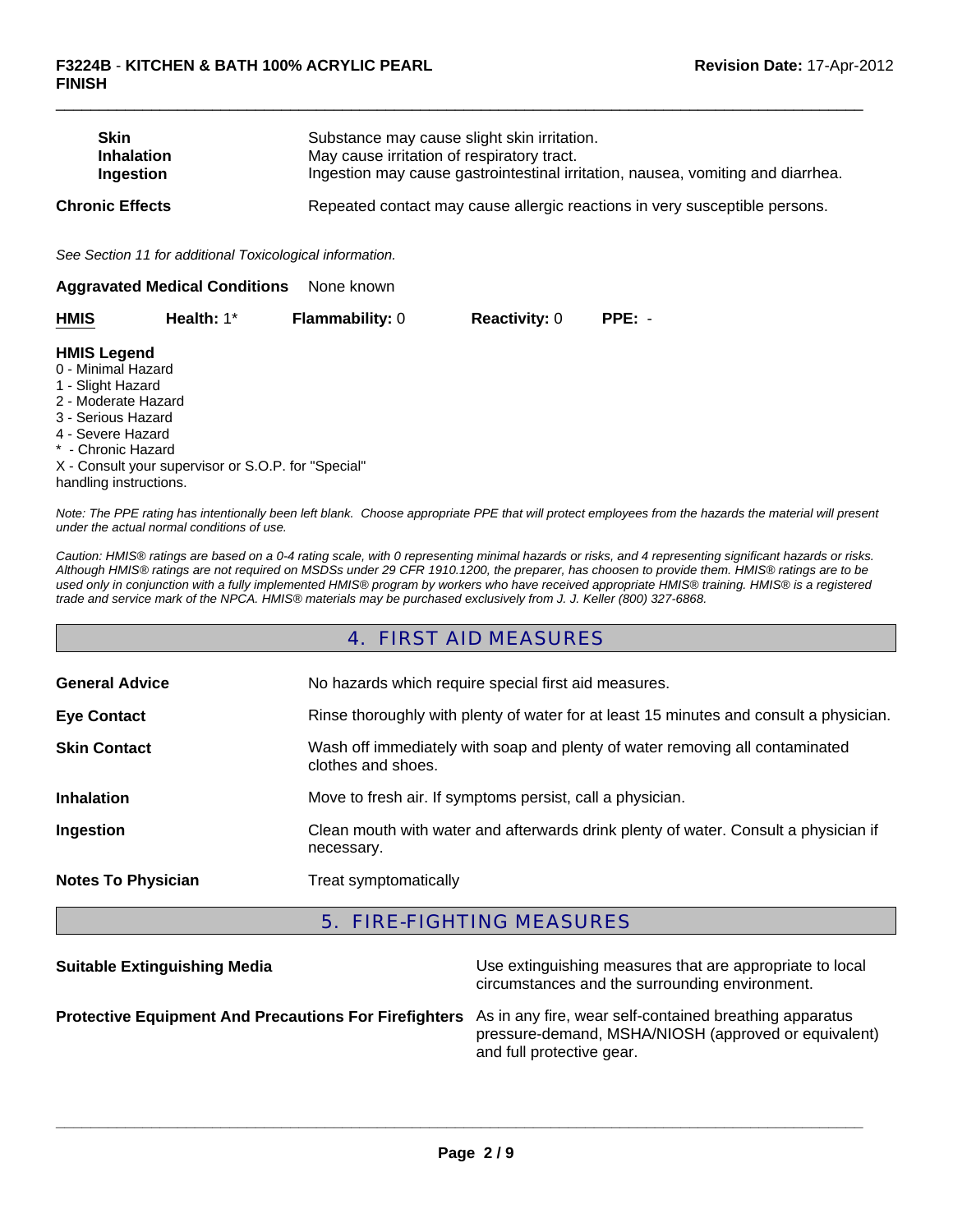| <b>Specific Hazards Arising From The Chemical</b>                                                 | Closed containers may rupture if exposed to fire or extreme |
|---------------------------------------------------------------------------------------------------|-------------------------------------------------------------|
|                                                                                                   | heat.                                                       |
| <b>Sensitivity To Mechanical Impact</b>                                                           | No.                                                         |
| <b>Sensitivity To Static Discharge</b>                                                            | No.                                                         |
| <b>Flash Point Data</b><br>Flash Point (°F)<br>Flash Point (°C)<br><b>Flash Point Method</b>      | Not applicable<br>Not applicable<br>Not applicable          |
| <b>Flammability Limits In Air</b><br><b>Upper Explosion Limit</b><br><b>Lower Explosion Limit</b> | Not applicable<br>Not applicable                            |
| Health: 1<br><b>NFPA</b><br><b>Flammability: 0</b>                                                | <b>Instability: 0</b><br><b>Special: Not Applicable</b>     |
| NFPA I agand                                                                                      |                                                             |

 $\Box$ 

- **NFPA Legend** 0 - Not Hazardous
- 1 Slightly
- 2 Moderate
- 
- 3 High
- 4 Severe

*The ratings assigned are only suggested ratings, the contractor/employer has ultimate responsibilities for NFPA ratings where this system is used.*

*Additional information regarding the NFPA rating system is available from the National Fire Protection Agency (NFPA) at www.nfpa.org.*

# 6. ACCIDENTAL RELEASE MEASURES

| <b>Personal Precautions</b>      | Avoid contact with skin, eyes and clothing. Ensure adequate ventilation.                                                                                                      |  |  |
|----------------------------------|-------------------------------------------------------------------------------------------------------------------------------------------------------------------------------|--|--|
| <b>Environmental Precautions</b> | Prevent further leakage or spillage if safe to do so.                                                                                                                         |  |  |
| <b>Methods For Clean-Up</b>      | Soak up with inert absorbent material. Sweep up and shovel into suitable containers<br>for disposal.                                                                          |  |  |
| <b>Other Information</b>         | None known                                                                                                                                                                    |  |  |
| <b>7. HANDLING AND STORAGE</b>   |                                                                                                                                                                               |  |  |
| <b>Handling</b>                  | Avoid contact with skin, eyes and clothing. Avoid breathing vapors, spray mists or<br>sanding dust. In case of insufficient ventilation, wear suitable respiratory equipment. |  |  |
|                                  |                                                                                                                                                                               |  |  |

# 8. EXPOSURE CONTROLS / PERSONAL PROTECTION

#### **Exposure Limits**

#### **Hazardous Components**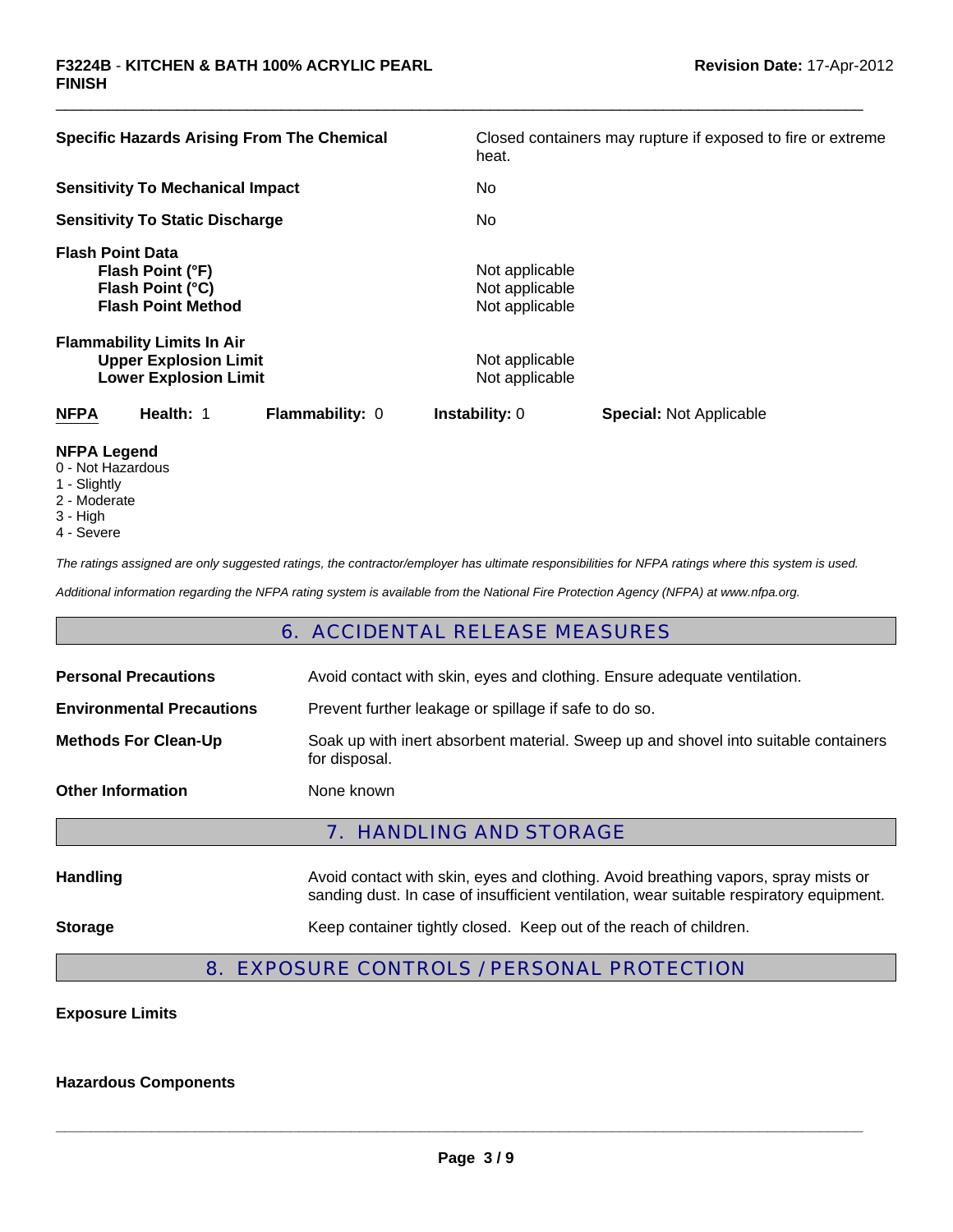#### **F3224B** - **KITCHEN & BATH 100% ACRYLIC PEARL FINISH**

| <b>Chemical Name</b>                                        | <b>ACGIH</b>               | <b>Alberta</b>             | <b>British Columbia</b>                                                                                                | Ontario                                                                                            | Quebec                                  |
|-------------------------------------------------------------|----------------------------|----------------------------|------------------------------------------------------------------------------------------------------------------------|----------------------------------------------------------------------------------------------------|-----------------------------------------|
| Kaolin                                                      | 2 mg/m <sup>3</sup> - TWA  | $2 \text{ mg/m}^3$ - TWA   | 2 mg/m <sup>3</sup> - TWA<br>particulate matter<br>containing no<br>asbestos and less<br>than 1% crystalline<br>silica | 2 mg/m <sup>3</sup> - TWAEV<br>containing no<br>asbestos and less<br>than 1% crystalline<br>silica | $\frac{1}{5}$ mg/m <sup>3</sup> - TWAEV |
| Distillates, petroleum,<br>hydrotreated heavy<br>paraffinic | N/E                        | N/E                        | N/E                                                                                                                    | N/E                                                                                                | N/E                                     |
| Titanium dioxide                                            | 10 mg/m <sup>3</sup> - TWA | 10 mg/m <sup>3</sup> - TWA | 10 mg/m <sup>3</sup> - TWA<br>$3$ mg/m <sup>3</sup> - TWA                                                              | 10 mg/m <sup>3</sup> - TWAEV                                                                       | 10 mg/m <sup>3</sup> -<br><b>TWAEV</b>  |

 $\Box$ 

#### **Legend**

ACGIH - American Conference of Governmental Industrial Hygienists Alberta - Alberta Occupational Exposure Limits British Columbia - British Columbia Occupational Exposure Limits Ontario - Ontario Occupational Exposure Limits Quebec - Quebec Occupational Exposure Limits N/E - Not established

**Engineering Measures** Ensure adequate ventilation, especially in confined areas.

#### **Personal Protective Equipment**

| <b>Eye/Face Protection</b>    | Safety glasses with side-shields.                                        |
|-------------------------------|--------------------------------------------------------------------------|
| <b>Skin Protection</b>        | Protective gloves and impervious clothing                                |
| <b>Respiratory Protection</b> | In case of insufficient ventilation wear suitable respiratory equipment. |
|                               |                                                                          |

**Hygiene Measures** Avoid contact with skin, eyes and clothing. Remove and wash contaminated clothing before re-use. Wash thoroughly after handling.

# 9. PHYSICAL AND CHEMICAL PROPERTIES

| Appearance                        | liquid            |
|-----------------------------------|-------------------|
| Odor                              | little or no odor |
| Density (Ibs/gal)                 | $9.25 - 9.35$     |
| <b>Specific Gravity</b>           | $1.10 - 1.12$     |
| рH                                | Not available     |
| Viscosity (centistokes)           | Not available     |
| <b>Evaporation Rate</b>           | Not available     |
| <b>Vapor Pressure</b>             | Not available     |
| <b>Vapor Density</b>              | Not available     |
| Wt. % Solids                      | 35 - 45           |
| Vol. % Solids                     | $30 - 40$         |
| Wt. % Volatiles                   | $55 - 65$         |
| Vol. % Volatiles                  | $60 - 70$         |
| <b>VOC Regulatory Limit (g/L)</b> | < 100             |
| <b>Boiling Point (°F)</b>         | 212               |
| <b>Boiling Point (°C)</b>         | 100               |
| <b>Freezing Point (°F)</b>        | 32                |
| Freezing Point (°C)               | 0                 |
| Flash Point (°F)                  | Not applicable    |
| Flash Point (°C)                  | Not applicable    |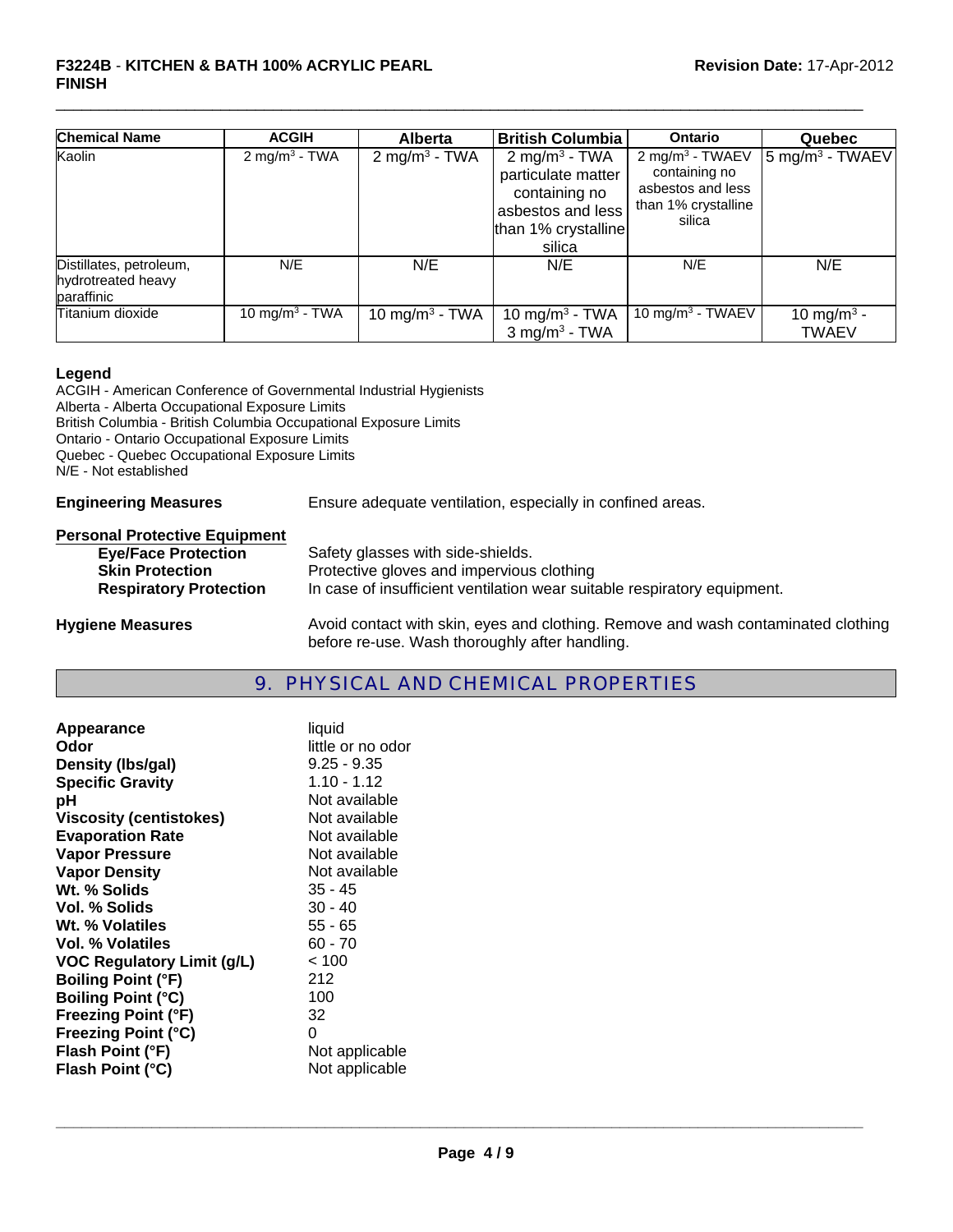# 9. PHYSICAL AND CHEMICAL PROPERTIES

 $\Box$ 

**Flash Point Method** Not applicable<br> **Upper Explosion Limit** Not available **Upper Explosion Limit** Not available<br> **Lower Explosion Limit** Not available **Lower Explosion Limit** 

# 10. STABILITY AND REACTIVITY

| <b>Chemical Stability</b>                 | Stable under normal conditions.          |
|-------------------------------------------|------------------------------------------|
| <b>Conditions To Avoid</b>                | Prevent from freezing                    |
| <b>Incompatible Materials</b>             | No materials to be especially mentioned  |
| <b>Hazardous Decomposition Products</b>   | None under normal use.                   |
| <b>Possibility Of Hazardous Reactions</b> | Hazardous polymerisation will not occur. |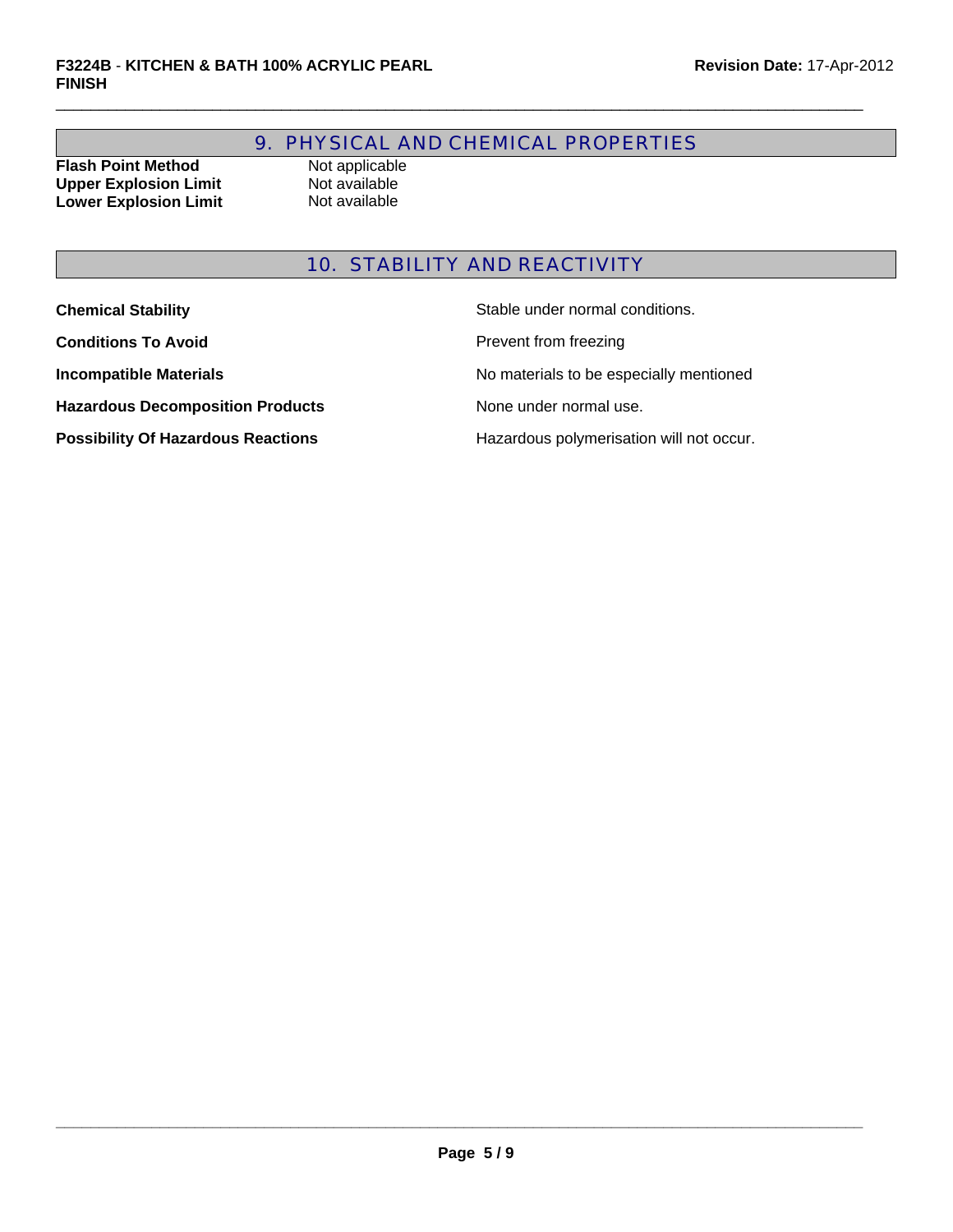# 11. TOXICOLOGICAL INFORMATION

 $\Box$ 

#### **Acute Toxicity**

**Product** No information available

#### **Component**

LD50 Oral: > 5000 mg/kg (Rat) Kaolin

LC50 Inhalation (Dust):  $> 6.82$  mg/L (Rat, 4 hr.) Titanium dioxide LD50 Oral: > 10000 mg/kg (Rat) LD50 Dermal:  $> 10000$  mg/m<sup>3</sup> (Rabbit)

#### **Chronic Toxicity**

#### **Carcinogenicity**

The information below indicates whether each agency has listed any ingredient as a carcinogen:

| <b>Chemical Name</b>                                     | <b>ACGIH</b> | <b>IARC</b>                          | <b>NTP</b> | <b>OSHA</b><br>Carcinogen |
|----------------------------------------------------------|--------------|--------------------------------------|------------|---------------------------|
| Distillates, petroleum, hydrotreated heavy<br>paraffinic |              | 1 - Human<br>Carcinogen              |            |                           |
| Titanium dioxide                                         |              | 2B - Possible<br>Human<br>Carcinogen |            | Listed                    |

• Although IARC has classified titanium dioxide as possibly carcinogenic to humans (2B), their summary concludes: "No significant exposure to titanium dioxide is thought to occur during the use of products in which titanium dioxide is bound to other materials, such as paint."

#### **Legend**

ACGIH - American Conference of Governmental Industrial Hygienists IARC - International Agency for Research on Cancer NTP - National Toxicity Program OSHA - Occupational Safety & Health Administration

12. ECOLOGICAL INFORMATION

#### **Ecotoxicity Effects**

**Product Acute Toxicity to Fish** No information available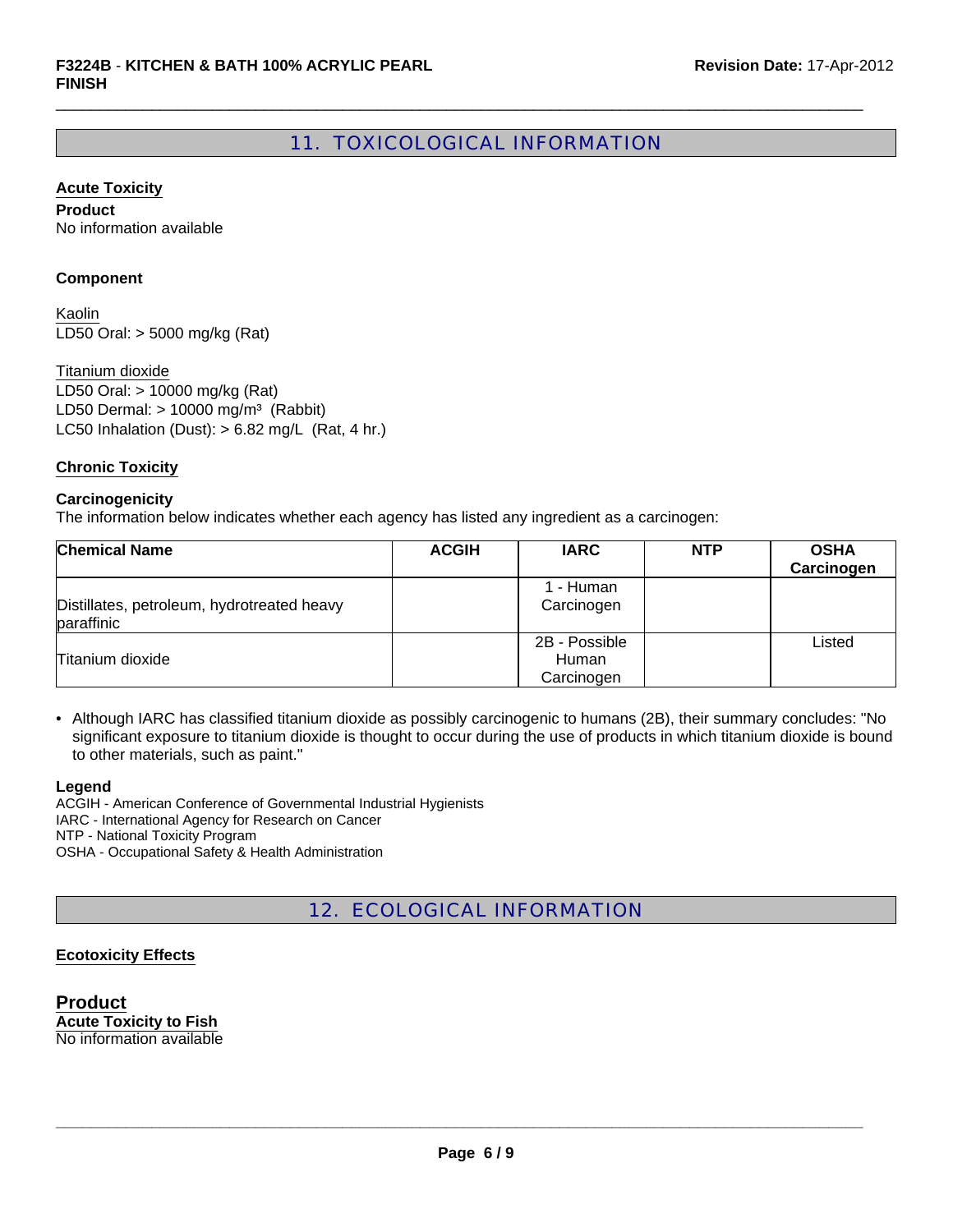# 12. ECOLOGICAL INFORMATION

 $\Box$ 

#### **Acute Toxicity to Aquatic Invertebrates** No information available

**Acute Toxicity to Aquatic Plants**

No information available

#### **Component Acute Toxicity to Fish**

LC50: >1000 mg/L (Fathead Minnow - 96 hr.) Titanium dioxide

#### **Acute Toxicity to Aquatic Invertebrates**

No information available

#### **Acute Toxicity to Aquatic Plants**

No information available

|                              | <b>13. DISPOSAL CONSIDERATIONS</b>                                                                                                                                                                                                                                                                         |
|------------------------------|------------------------------------------------------------------------------------------------------------------------------------------------------------------------------------------------------------------------------------------------------------------------------------------------------------|
| <b>Waste Disposal Method</b> | Dispose of in accordance with federal, state, provincial, and local regulations. Dry,<br>empty containers may be recycled in a can recycling program. Local requirements<br>may vary, consult your sanitation department or state-designated environmental<br>protection agency for more disposal options. |
|                              | <b>14. TRANSPORT INFORMATION</b>                                                                                                                                                                                                                                                                           |
| <b>TDG</b>                   | Not regulated                                                                                                                                                                                                                                                                                              |
| <b>ICAO / IATA</b>           | Not regulated                                                                                                                                                                                                                                                                                              |
| <b>IMDG/IMO</b>              | Not regulated                                                                                                                                                                                                                                                                                              |

## 15. REGULATORY INFORMATION

### **International Inventories**

**United States TSCA** Yes - All components are listed or exempt. **Canada DSL** Yes - All components are listed or exempt.

# **National Pollutant Release Inventory (NPRI)**

#### **NPRI Parts 1- 4**

This product contains the following Parts 1-4 NPRI chemicals: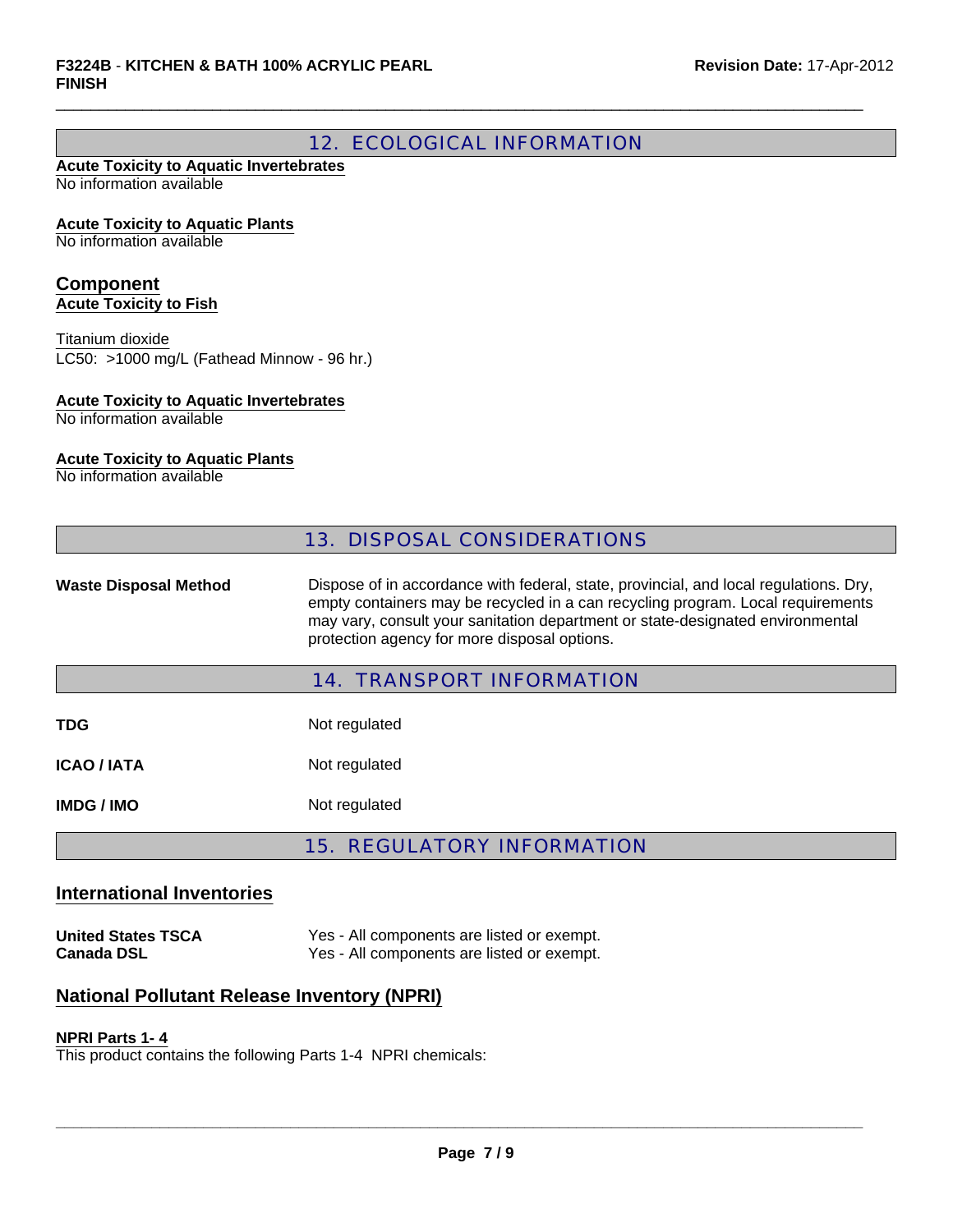# 15. REGULATORY INFORMATION

 $\Box$ 

*This product may contain trace amounts of (other) NPRI Parts I-4 reportable chemicals. Contact the preparer for further information.*

#### **NPRI Part 5**

This product contains the following NPRI Part 5 Chemicals:

*This product may contain trace amounts of (other) NPRI Part 5 reportable chemicals. Contact the preparer for further information.*

#### **WHMIS Regulatory Status**

This product has been classified in accordance with the hazard criteria of the Controlled Products Regulations (CPR) and the MSDS contains all the information required by the CPR.

#### **WHMIS Hazard Class**

D2A Very toxic materials



# 16. OTHER INFORMATION

**WARNING!** If you scrape, sand, or remove old paint, you may release lead dust. LEAD IS TOXIC. EXPOSURE TO LEAD DUST CAN CAUSE SERIOUS ILLNESS, SUCH AS BRAIN DAMAGE, ESPECIALLY IN CHILDREN. PREGNANT WOMEN SHOULD ALSO AVOID EXPOSURE. Wear a NIOSH approved respirator to control lead exposure. Clean up carefully with a HEPA vacuum and a wet mop. Before you start, find out how to protect yourself and your family by logging onto Health Canada @ http://www.hc-sc.gc.ca/iyh-vsv/prod/paint-peinture\_e.html.

| <b>Prepared By</b>      | <b>Product Stewardship Department</b><br>Benjamin Moore & Co.<br>360 Route 206 - P.O. Box 4000<br>Flanders, NJ 07836<br>866-690-1961 |
|-------------------------|--------------------------------------------------------------------------------------------------------------------------------------|
| <b>Revision Date:</b>   | 17-Apr-2012                                                                                                                          |
| <b>Revision Summary</b> | No information available                                                                                                             |